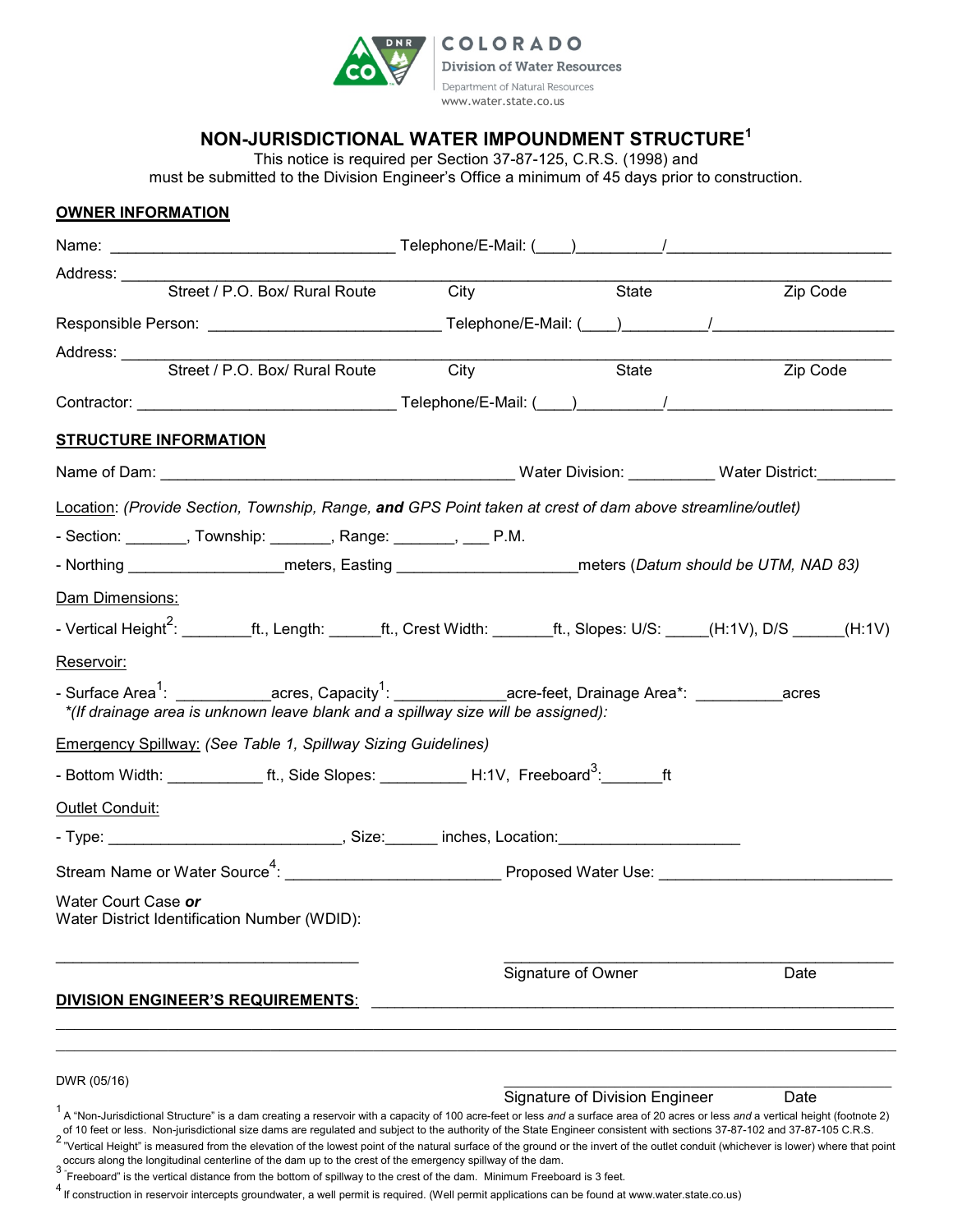

COLORADO **Division of Water Resources** Department of Natural Resources

## Table 1 DAM SAFETY BRANCH Spillway Sizing Guidelines for Non-Jurisdictional Dams

| Drainage Area (Acres) | Minimum Recommended<br>Bottom Width <sup>1</sup> (Feet)<br>Low Intensity Rainfall Zone | Minimum Recommended<br>Bottom Width <sup>1</sup> (Feet)<br>High Intensity Rainfall Zone |
|-----------------------|----------------------------------------------------------------------------------------|-----------------------------------------------------------------------------------------|
| 175                   | 8                                                                                      | 8                                                                                       |
| 225                   | 8                                                                                      | 10                                                                                      |
| 275                   | 8                                                                                      | 12                                                                                      |
| 325                   | 8                                                                                      | 15                                                                                      |
| $\overline{375}$      | 10                                                                                     | 17                                                                                      |
| 425                   | 11                                                                                     | 19                                                                                      |
| 475                   | 12                                                                                     | 21                                                                                      |
| 525                   | 13                                                                                     | 24                                                                                      |
| 575                   | 15                                                                                     | 26                                                                                      |
| 625                   | 16                                                                                     | 28                                                                                      |
| 675                   | 17                                                                                     | 30                                                                                      |
| 725                   | 19                                                                                     | 33                                                                                      |
| 775                   | 20                                                                                     | 35                                                                                      |
| 825                   | 21                                                                                     | $\overline{37}$                                                                         |
| 875                   | 22                                                                                     | 39                                                                                      |
| $\overline{925}$      | 24                                                                                     | $\overline{42}$                                                                         |
| 975                   | 25                                                                                     | 44                                                                                      |
| 1025                  | 26                                                                                     | 46                                                                                      |
| 1075                  | 28                                                                                     | 48                                                                                      |
| 1125                  | 29                                                                                     | 51                                                                                      |
| 1175                  | 30                                                                                     | $\overline{53}$                                                                         |
| 1225                  | 31                                                                                     | 55                                                                                      |
| 1275                  | 33                                                                                     | 57                                                                                      |
| 1325                  | $\overline{34}$                                                                        | 59                                                                                      |
| 1375                  | 35                                                                                     | 62                                                                                      |
| 1425                  | 37                                                                                     | 64                                                                                      |
| 1475                  | 38                                                                                     | 66                                                                                      |

 $^1$ Minimum recommended bottom width for drainage areas less than 175 acres is 8 feet



Spillway Section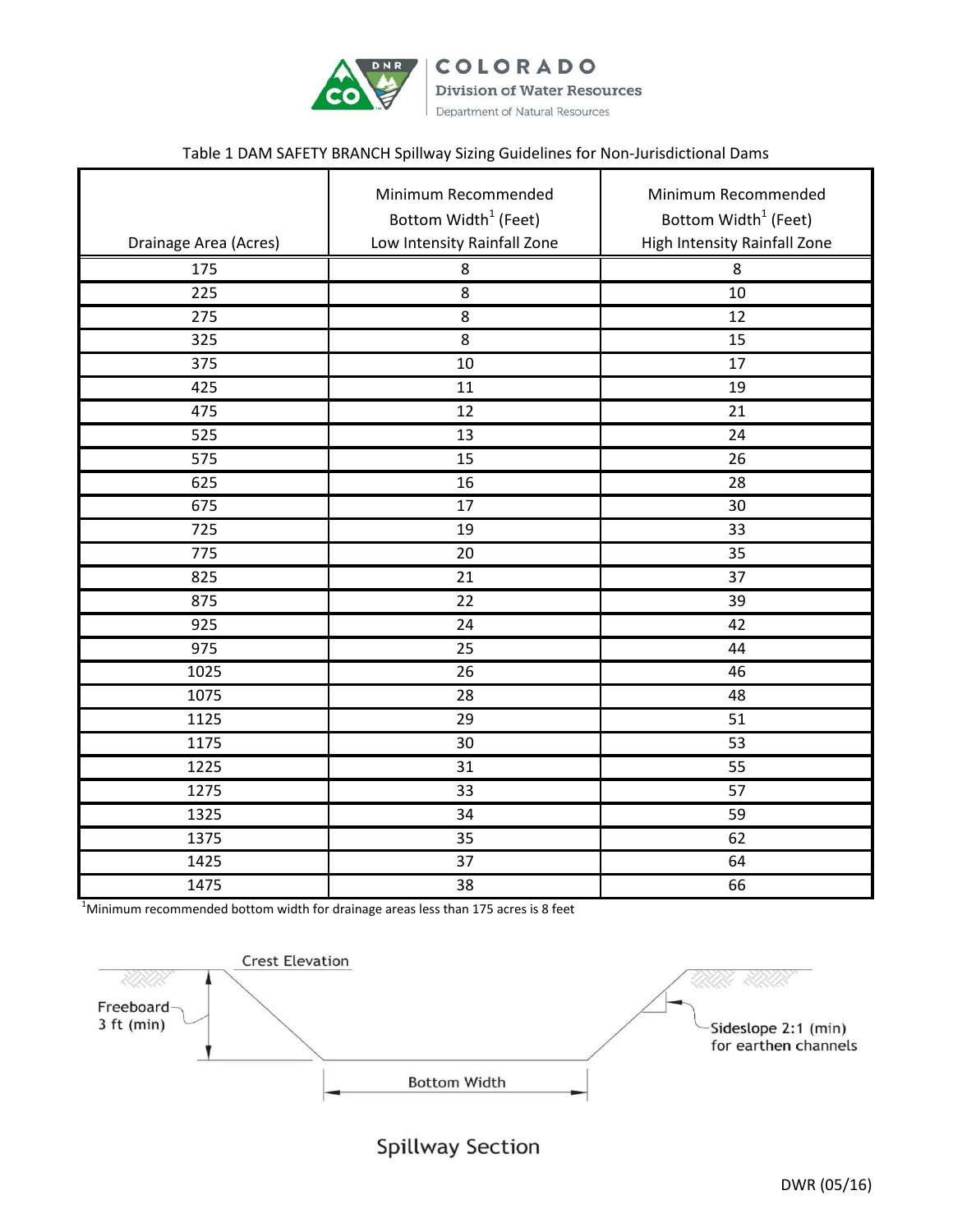